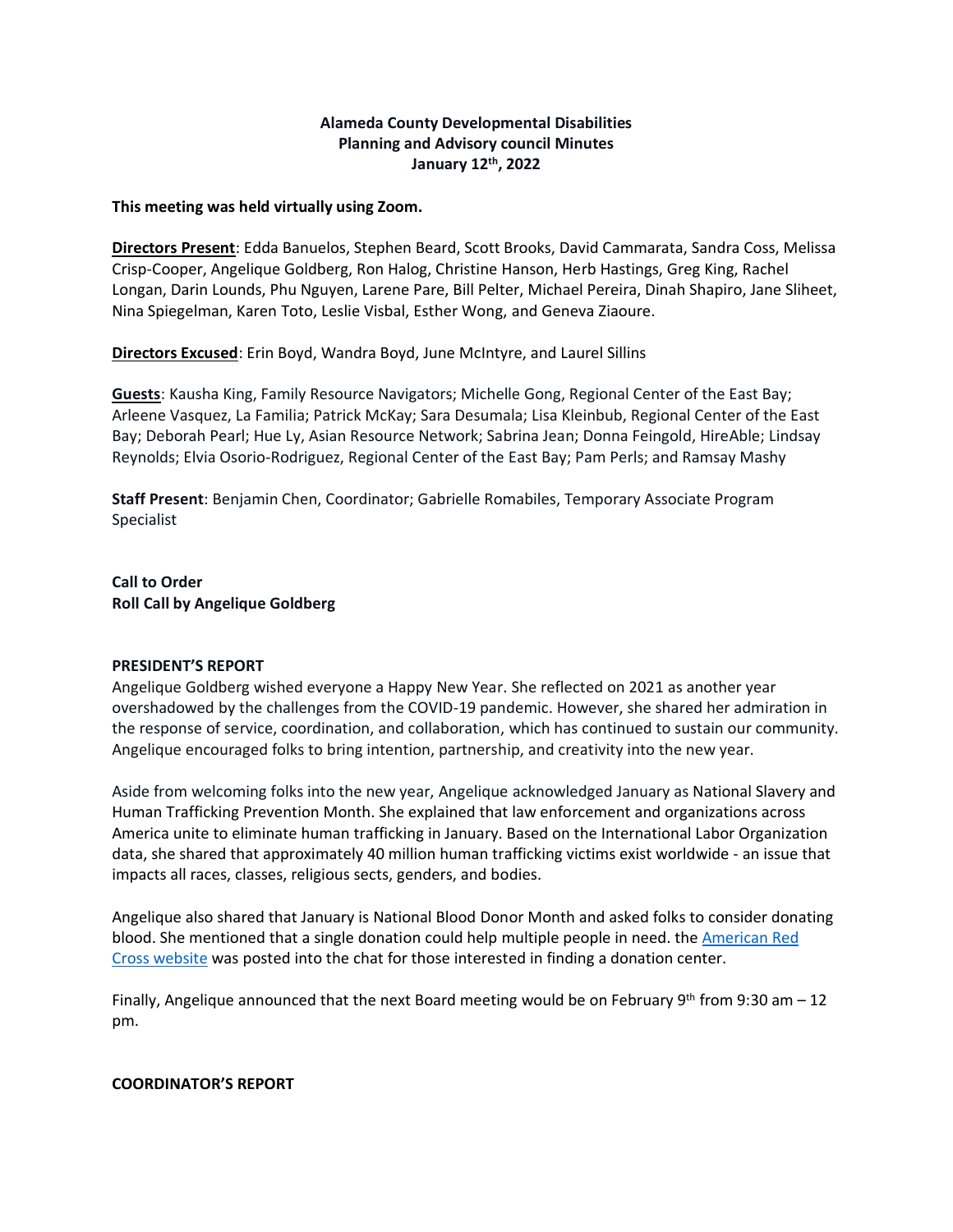Benjamin Chen reported that daily case rates of COVID-19 have surged in Alameda County. In January, cases rose to 114 per 100,000 people with a 17.7% positivity rate, which is four times greater than in January 2021. Luckily, fewer children's hospitalizations have been reported, but the increase in cases could still potentially pose a problem for hospital system capacity. In South Africa, Ben shared that case rates declined four weeks after the peak, which he hoped would be the case for Alameda County. He also highlighted the following COVID-19 updates:

- Alameda County and the City of Berkeley Rescind Face Mask [Amendments:](https://covid-19.acgov.org/covid19-assets/docs/press/press-release-2021.12.29.pdf) Everyone Must Mask in All Indoor Public Settings. As of December 30th, everyone, regardless of vaccination status, is required to wear a mask in all indoor settings, which will help limit the spread of COVID-19. [Click](https://covid-19.acgov.org/face-masks.page) here for Alameda County mask [guidelines.](https://covid-19.acgov.org/face-masks.page)
- Bay Area Health Officers Urge Boosters to Protect Against Omicron Variant. Data shows that a booster dose improves the body's immune response to the virus that causes COVID-19, helping to prevent serious illness and death. While some evidence suggests that the Omicron variant is less lethal, surges of new cases can overwhelm healthcare delivery services.
- Alameda County Reaches Milestone: More than 50% of 5-11-Year-Olds Have Received At least One Dose of COVID-19 Vaccine. Alameda County strongly encourages residents to continue wearing face masks, avoiding large and crowded indoor settings, and getting fully vaccinated and boosted. With recent COVID-19 case increases and the highly transmissible Omicron variant, individuals should stay home if ill or tested positive, test if symptomatic or exposed, and avoid crowded and poorly ventilated indoor settings.
- Alameda County Awards \$12.2 million to 11 community-led coalitions to expand COVID-19 vaccine access and build upon community resiliencies towards pandemic recovery.  This initiative is an evolution of previous and existing partnerships with community organizations to provide COVID-19 testing, conduct case investigation and contact tracing, distribute isolation/quarantine kits, and reach residents with COVID-19 prevention and health information.

## **APPROVAL OF DECEMBER 2021 MEETING MINUTES**

f/Herb Hastings, s/Ron Halog

Minutes approved with two abstentions.

## **PANEL PRESENTATION: Community Navigation**

Angelique welcomed the panelists and greeted Kausha King from Family Resource Navigators, Sandra Coss from La Familia, Esther Wong & Hue Ly from Asian Resource Network, and Michelle Gong & Phu Nguyen from Regional Cent4er of the East Bay's (RCEB) Asian Case Management Team.

## **Family Resource Navigators – Community Empowerment Project**

Kausha King introduced herself as Family Resource Navigator's (FRN) Operations Director and the Program Manager for their Community Empowerment/Transition to Equity Project. The Community Empowerment/Transition to Equity Project focuses on supports and services, disparities in services, and family navigation for African American families. She mentioned that FRN also has similar projects for communities that speak Arabic, Farsi, Dari, Hindi, Tamil, and Spanish under the Multilingual Family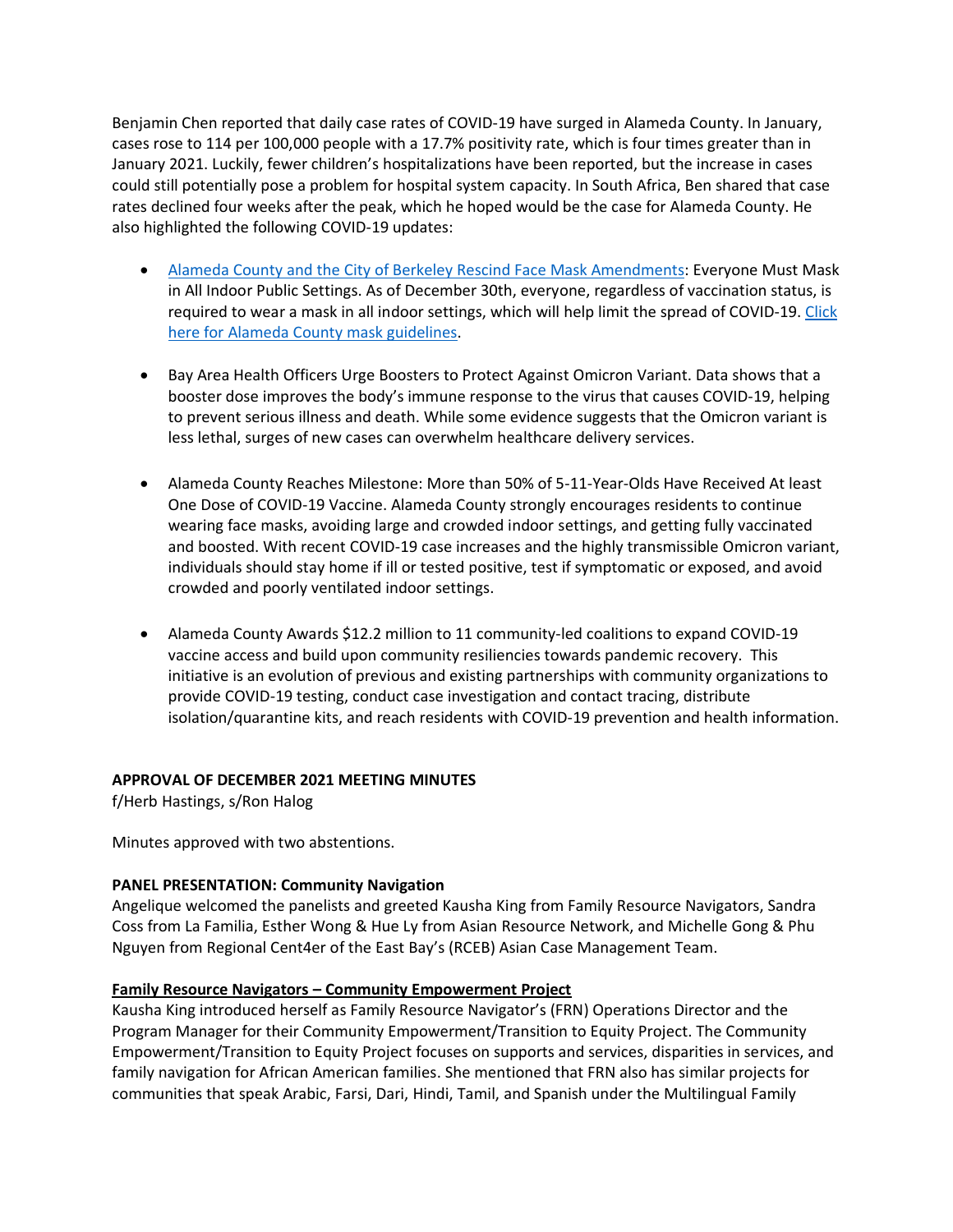Navigation project. Those projects are similarly focused on community empowerment and transitioning to equity.

The work around FRN's empowerment project started in 2019 after finding disparities in services for people with disabilities who identify as African American. To address the disparity issues, FRN collaborated with Care Parent Network. Together, they first looked at data, which revealed disparities in services. They reached out to families to understand the bigger picture and asked about their experience accessing resources. Overall, their goal is to empower families to advocate for their children, especially parents from communities with historical distrust of systems. They started by conducting oneto-one family navigation but learned that families preferred workshops, trainings, and conferences since they could network with other families and support one another. They shifted towards doing workshops and trainings, which led to hosting an annual conference. After moving to the community approach, FRN has focused on getting families information through the most appropriate and accessible means while being incorporating community feedback. Kausha highlighted that FRN's success in building rapport with the African American community stems from being willing to truly listen to their needs and be guided by their voices.

FRN's Community Empowerment Project offers a seven-week leadership training for the African American community. During the training, they introduce grassroots advocacy efforts, teach families how to join committees, and elevate their voices beyond advocating for their children. FRN's Community Empowerment Project is also putting effort towards forming a collective where families and community partners can directly share their needs and concerns. Overall, the focus is to provide families with the tools needed to uplift their concerns to broader audiences.

Bill Pelter thanked Kausha for her presentation and asked if there were updates on FRN's article regarding the disparities in healthcare among Black and Latinx children. Kausha mentioned that inequities in healthcare persist and that not much has changed. However, their intention for the article was to highlight the challenges faced by Black and Latinx families to broader communities.

Larene Pare expressed her appreciation for Kausha's presentation and the work FRN does. She shared that FRN has supported her and commended the 'strengthening families approach' that teaches families how to advocate for themselves and educate providers. With the upcoming Legislative Breakfast and the state budget release, she asked what her ask would be. Kausha answered that continuing FRN's work without worrying about funding running out. Many grants last between one to three years, but the work extends beyond that timeframe.

Nina Spiegelman thanked Kausha for the presentation and shared that she enjoyed hearing about the Community Empowerment Project's evolution. She asked if FRN has written a paper on their findings. Kausha shared that their work is detailed in their reports and that she'd be happy to send them to the group.

### **La Familia**

Sandra Coss introduced herself as the Supervisor for the Disparity Funds Program at La Familia. Before stepping into her current role, she shared that she worked as a case manager supporting Latinx families in Alameda and Contra Costa Counties for ten years. As a case manager, she noticed that language barrier, fear of discrimination, and mistrust in public assistance prevented Latinx families from accessing services.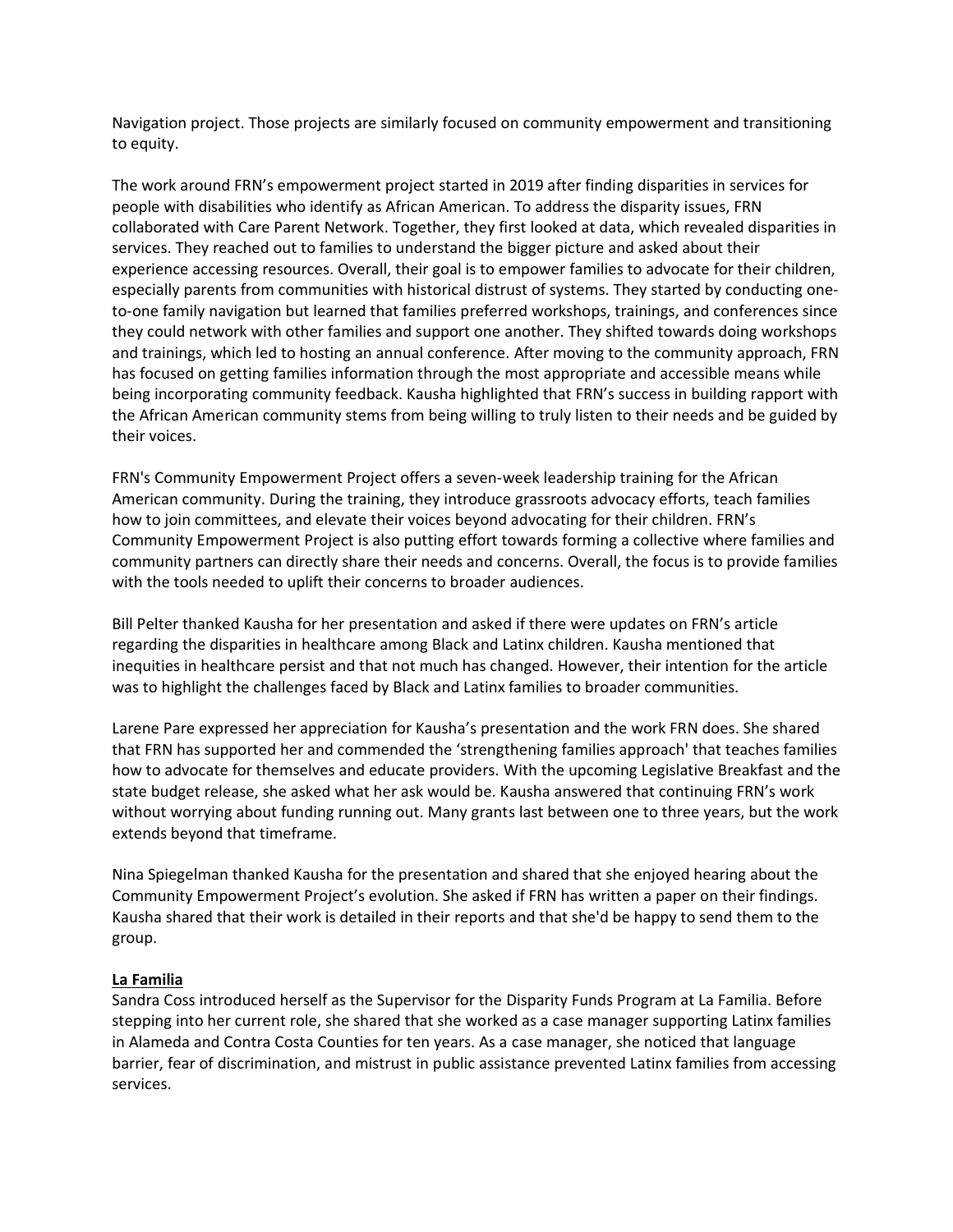She briefly went over La Familia's history. She shared that for 45 years, the organization has provided mental health and community support services to Latinx families from Alameda and Contra Costa Counties. She described La Familia as an inclusive community-based organization committed to its mission of providing underserved multicultural communities with the tools and supports necessary to build resilience, wellness, and economic power. La Familia offers a wide range of services, from Zumba classes to empowerment services and outpatient therapy. Sandra highlighted La Familia's robust COVID-19 response, including vaccine clinics, testing, and community support funds. So far, La Familia has tested 86,000 people for COVID-19 and vaccinated more than 20,000 individuals. Edda Banuelos is the Director of the Developmental Disabilities department that is broken into case management (as a delegated agency from RCEB) and the Disparity Fund Program, which Sandra supervises. She shared that since 2018 La Familia has had a direct contract with DDS. For four years, La Familia has been a recipient of DDS's Promoting Service Access and Equity (SEA) Grant, which provides cultural and linguistical education and support to Latinx individuals with IDD and their families who live in Alameda and Contra Costa Counties. Overall, La Familia's Disparity Funds Program was designed to reduce barriers that prevent families from resources and services, increase clients' knowledge and ability to navigate the service system, exercise their rights, and build trust between public systems and the Latinx community.

Before the pandemic, all of their activities were in-person, but they shifted to hosting meetings over Zoom and posting information to social media, like Instagram and Facebook. To accommodate the technological shift, La Familia has taught families how to use technology, providing many families with the skills to access online resources.

Sandra shared that their program has established an approach that allows them to reliably communicate with parents and clients through regular engagements, like monthly orientations and workshops in Spanish. Orientations cover broad topics ranging from the Lanterman Act to generic resources and RCEB services. During their monthly orientations, parents and caregivers are given time to network with parent leaders and learn about support groups in their local communities. For those interested, families may opt into one-on-one consultations after the orientations. They've found that one-on-one consultations have been integral to breaking down stigma-related barriers, connecting with families, and sharing information/updates. La Familia also has a Local Advisory Committee (LAC) that meets quarterly and is attended by RCEB's Diversity and Equity Specialist. During their LAC meeting, they discuss program design and reflect on areas for improvement. La Familia stays connected with their community by providing monthly newsletters, a medium for sharing activities, information, and community resources.

In addition to monthly orientations, La Familia offers monthly workshops that cover topics like regional center services, self-determination, living options, social security, and more. Sandra emphasized that La Familia presents workshops based on the community's needs and interests. As briefly mentioned, La Familia has several parent leaders that lead parent support groups. During these monthly meetings, parent leaders share how they've navigated the service system. Sandra highlighted Rossana Ali, a parent leader from Dublin/Livermore, and the impact she's made. Rossana attended a Self-Determination orientation, and her son was selected as a participant for the SDP pilot program – the first Latinx client from RCEB to transition into SDP. He is currently receiving services, and now Rossana is certified for the Personal Center Plan and helping other parents develop their plans.

La Familia hosts two main annual events: the Latino Equity Summit and their End-of-the-Year Event. The Latino Equity Summit was developed to create leadership opportunities for families. At the same time, their End-of-the-Year Events celebrates the accomplishments from the previous year, where folks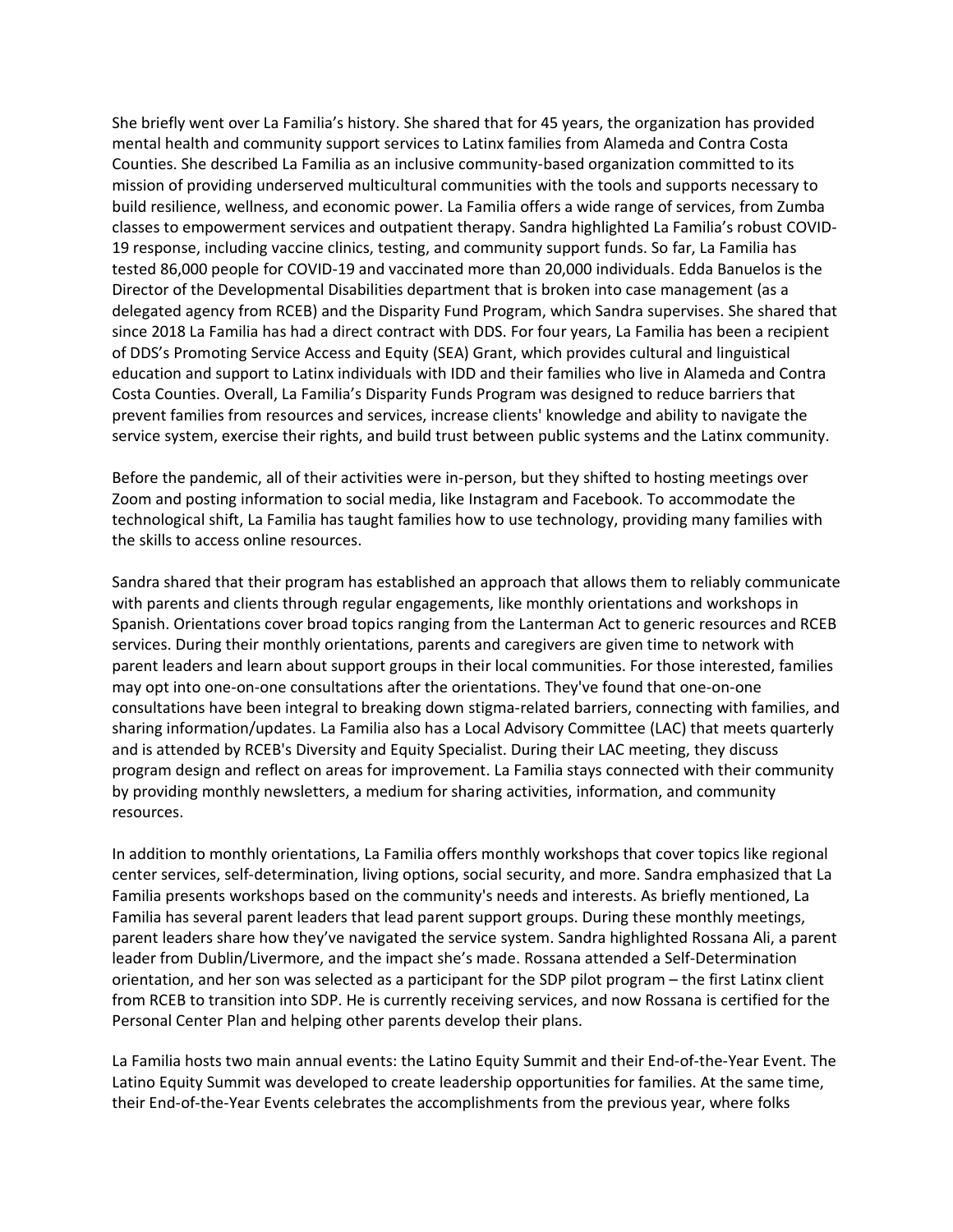engage in fun learning activities. Sandra also shared that La Familia is diligent about gathering feedback from their participants, which they collect from surveys and focus group discussions in addition to collecting data needed for quarterly DDS reports.

Sandra concluded her presentation by letting folks know that La Familia is interested in collaborating and partnering with groups to support their program participants.

## **Asian Resource Network (ARN) & Regional Center of the East Bay (RCEB) – Case Managers**

Esther Wong introduced Hue Ly, Asian Resource Network staff; Michelle Gong, a case manager from the Asian team at RCEB; Phu Nguyen, case manager supervisor at RCEB; and herself as panelists speaking on the community navigation within the Asian American community. She recognized that the Asian community is diverse, with over 1,400 languages spoken. As ARN staff, Esther shared that the project was funded to train DSPs who speak Asian languages. ARN's mission is to do workforce development in the mainstream provider community, but they also engage in active outreach to the Asian community to identify people that may be interested/qualify for regional center services. Esther stated that the pandemic has strained ARN's work and queued Hue to explain more.

Hue explained that ARN connects consumers and their families to access regional center resources and services. Over the last year, ARN noticed that it was difficult for families to link with RCEB staff who speak Asian languages. Moreover, the pandemic made outreach to the Asian community challenging since community services were closed, which was compounded by the apprehension of Asian families to let folks into their homes. She added that immigrant families who have a family member with an IDD are not open to seeking or receiving services, which makes building trust and rapport challenging. Additionally, immigrant families feel disempowered to seek assistance because of stigma. Hue recognized building trust among immigrant families as the key to connecting them to needed resources and education.

Michelle shared that she's been a case manager for over nine years and serves consumers between three to 80 in Alameda and Contra Costa Counties. She described that many of her clients speak Cantonese or Taishanese and live in various settings, from the family home to group homes, and even independently with SLS. She shared that supporting this community requires a hands-on approach and reaffirmed language as a barrier to receiving resources and support. For example, the loss of bilingual staff prevents monolingual families from getting the services they need. Michelle finds it helpful to work with community support staff, vendors, and professionals (i.e., doctors, school administration, etc.) and have a binder that lists all organizations. She shared that families struggle to transition their youth into adult services and identified starting transition conversations before the child turns 18 and including community vendors and partners as remedies. Similarly, she suggested that explaining services to families requires repetition and reiterated the importance of including service providers and community partners who speak in the consumer's language.

Esther elaborated on language barriers and stated that monolingual families are reliant on their case manager and staff who speak their language. Esther believes that increasing the number of bilingual DSPs into the provider network would relieve case managers while also creating an opportunity for providers to build trust with the Asian community.

Like preceding panelists, Phu expressed that the Asian community experiences barriers to accessing services. Phu works primarily with the Vietnamese community, which he's done for over 30 years, and has reflected on the reason behind the low numbers of Asian families seeking regional center services.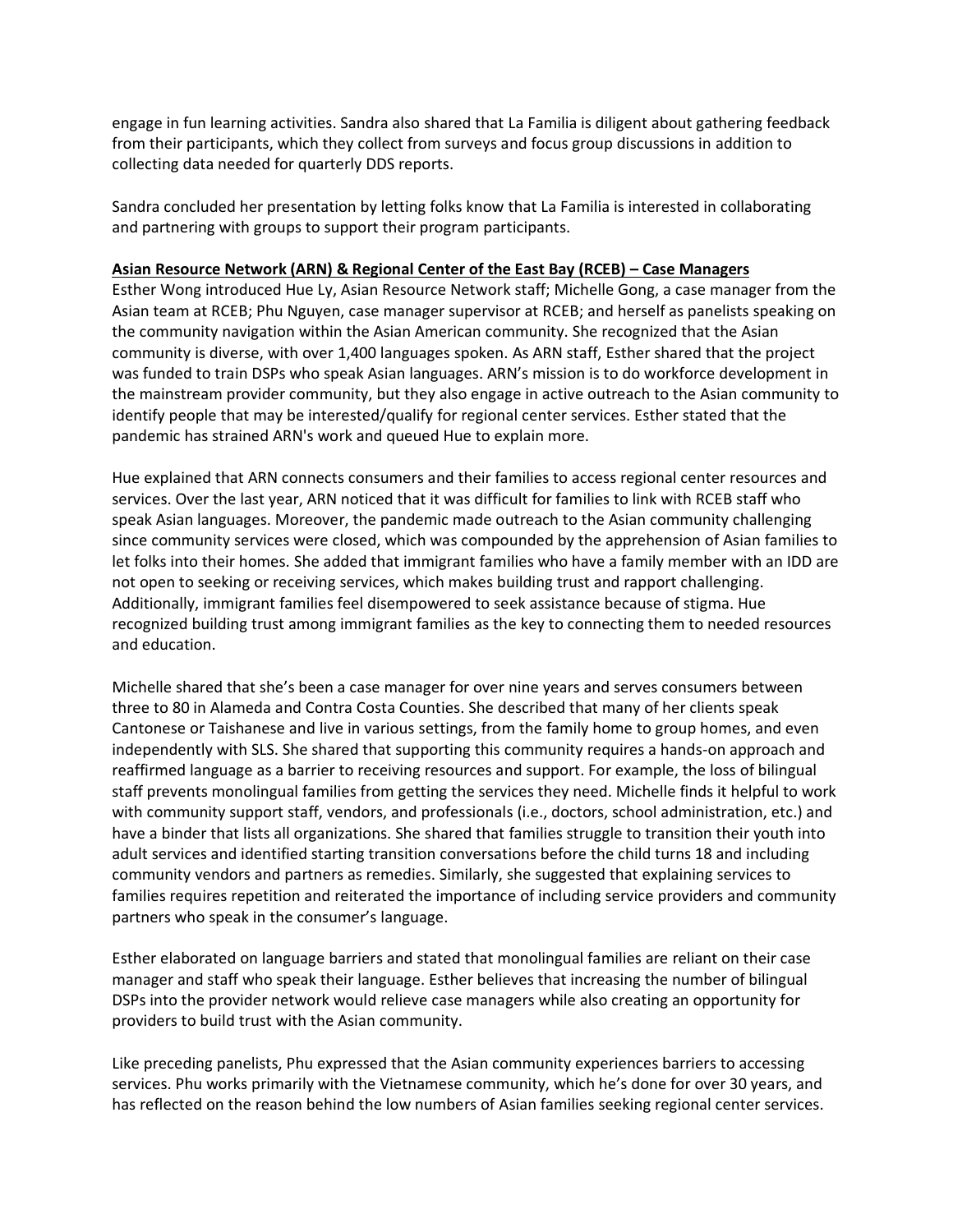He agreed with Michelle that language barriers and culture prevent Asian families from obtaining support, but he also mentioned that transportation plays a role. Referencing the former, he explained that monolingual Vietnamese families struggle to complete application forms because it is difficult to understand the questions. Additionally, some Vietnamese families have cultural beliefs that wrongdoing in a past life is why their family member has a disability and that caring for them is their sole responsibility. In some cases, families feel shame and feel they need to isolate their family member, which prevents them from exploring appropriate services. Some families believe that generic resources and regional center services aren't required since they are not used to a public service culture. For these reasons, Phu and other case managers work to encourage Vietnamese families not to worry about the opinions of others while instilling the importance of public services. He expects an improved outlook as adult children raised in America will help navigate systems for their family member. As for transportation, Phu mentioned that parents feel uncomfortable inconveniencing their adult children to drive them to meetings and feel discouraged when they miss RCEB appointments.

Esther reiterated the importance of building trust within the Asian community. She's noticed that many immigrant families believe that receiving public services will jeopardize their immigration status. Therefore, speaking the same language is not enough; trust needs to be established to deliver appropriate services effectively.

Angelique asked about outreach approaches that have been successful for the Asian community. Phu shared that he helped a family overcome a public assistance myth – one family was reluctant to access services because they thought the younger generation would need to pay the government back. However, after building a relationship with the parents, Phu assured them that was not the case, and the family has sought several regional center services ever since.

Michelle reflected on the impact providers can make when they successfully build trust with the community – she explained that Community Based Organizations like Helping Hands East Bay have been integral in helping monolingual families complete necessary applications and think through appropriate services for their family members. She also mentioned that case managers may not have the opportunity to speak frequently with their clients and their families. Organizations like ARN, which has bilingual staff, are invaluable.

Ben asked all panelists how they overcome the challenges related to shame, stigma, and different cultural understandings of disability. Phu mentioned that overcoming shame will take time and alluded to future generations adopting a more inclusive perspective as a strong catalyst.

Elvia Osorio-Rodriquez, the Associate Director for Children's Services at RCEB, added that RCEB has focused outreach to the Vietnamese community regarding SDP. Vietnamese case managers help the Vietnamese community by explaining basic information on SDP, allowing them to make informed decisions.

## **EBLC REPORT**

Michael Pereira reported that Governor Newsom released his budget proposal on January 10<sup>th</sup>, which is an initial budget offering that will likely be amended through the 'May Revise' process with the Legislature. Based upon this fiscal year's revenue, Michael shared that the state is projecting the surplus of \$45.7 billion that includes over \$20 billion for discretionary purposes and will likely account for one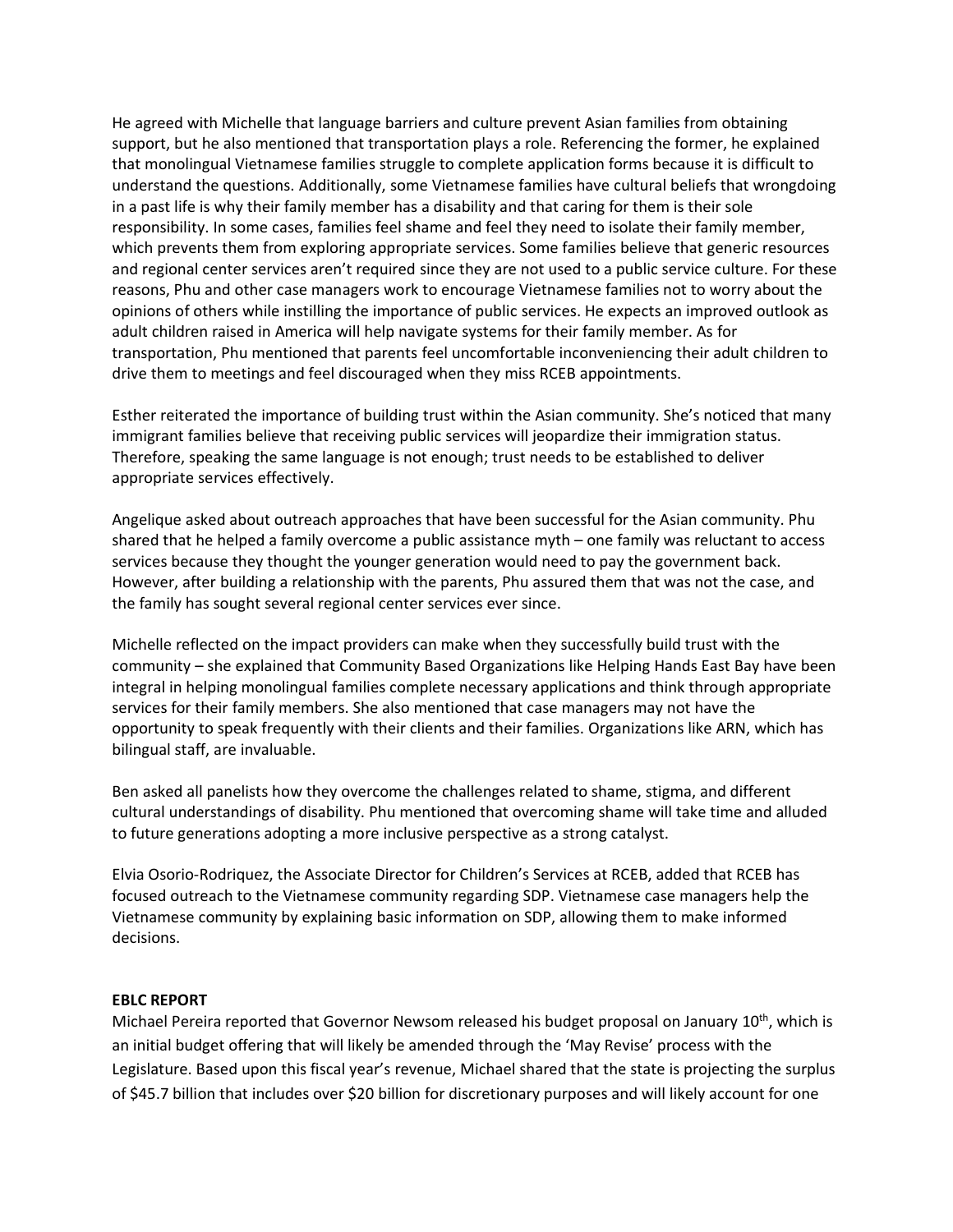time spending dollars. He projected that roughly \$16 billion will be allocated for education, reserve deposits, and state pensions. With focus on the IDD community, he advised that statutory limits will likely be exceeded, which he explained as the total the state could spend. If the state exceeds the amount, then taxpayers may receive dollars back. As expected, the budget will address COVID-19 issues and Michael speculates for focus to be on increasing testing, distribution, and the delivery of vaccines. He mentioned that meeting requirements for the booster mandate has been challenging and hopes conditions improve.

Michael described that the state is planning to increase spending on general education, and families can expect to see a general per capita increase of \$20,855 per year per student – the highest amount to date. Special education continues to see additional investment as in recent budget years.

Regarding DDS specific dollars, including the implementation of the rate model for service providers, he shared that the first round of increases will take into effect in April 2022. He added that over \$65.5 million is allocated for assisting families in their child's early start transition into special education. Additionally, there are over \$15 million allocated for communication assessments for the deaf and hard of hearing community and \$8.4m for a service model pilot program to expand full employment opportunities to replace 14/ work activity programs, a result from SB 639 passing last year.

Michael announced that the Department of Health and Human Services (HHS) is creating a new DDS position to support the aging population as the implementation of the Master Plan for Aging rolls out. HHS is also providing ongoing funds to Regional Centers for reduced caseloads for children five years old and younger. Michael added that some monies (\$2.1m) will be available for bolstering the Master Plan for Aging dashboard, and funding to help improve health care access for people working with a disability. Similarly, the California Department of Human Resources is continuing practices toward recruiting and supporting folks with IDD to gain employment for State and Local positions.

Finally, Michael asked folks to help promote the Legislative Breakfast, which is scheduled for January 28<sup>th</sup>. He emphasized that the IDD system needs more immediate investment and that rate increases should be accelerated beyond the first increases scheduled for April 2022. He encouraged selfadvocates, families, and parents to attend and share their concerns, issues, and stories with legislative directors and aids.

## **Racial Equity Steering Committee (RESC) Report**

Gabrielle Romabiles reported that RESC met twice since the last Board Meeting – on December 13<sup>th</sup> and January 10<sup>th</sup>. She expressed her gratitude to Lisa Kleinbub, Ronke Sodipo, and Christine Hanson for joining on December 13<sup>th</sup>, where they presented on Living Options and answered questions from committee members and guests. Gabrielle mentioned that committee members used the January 10<sup>th</sup> meeting to digest the discussion from December 13th and identify how to best support vendors based on what was shared. She told folks that the next RESC would be on Valentines' Day from 3 pm – 4:30 pm.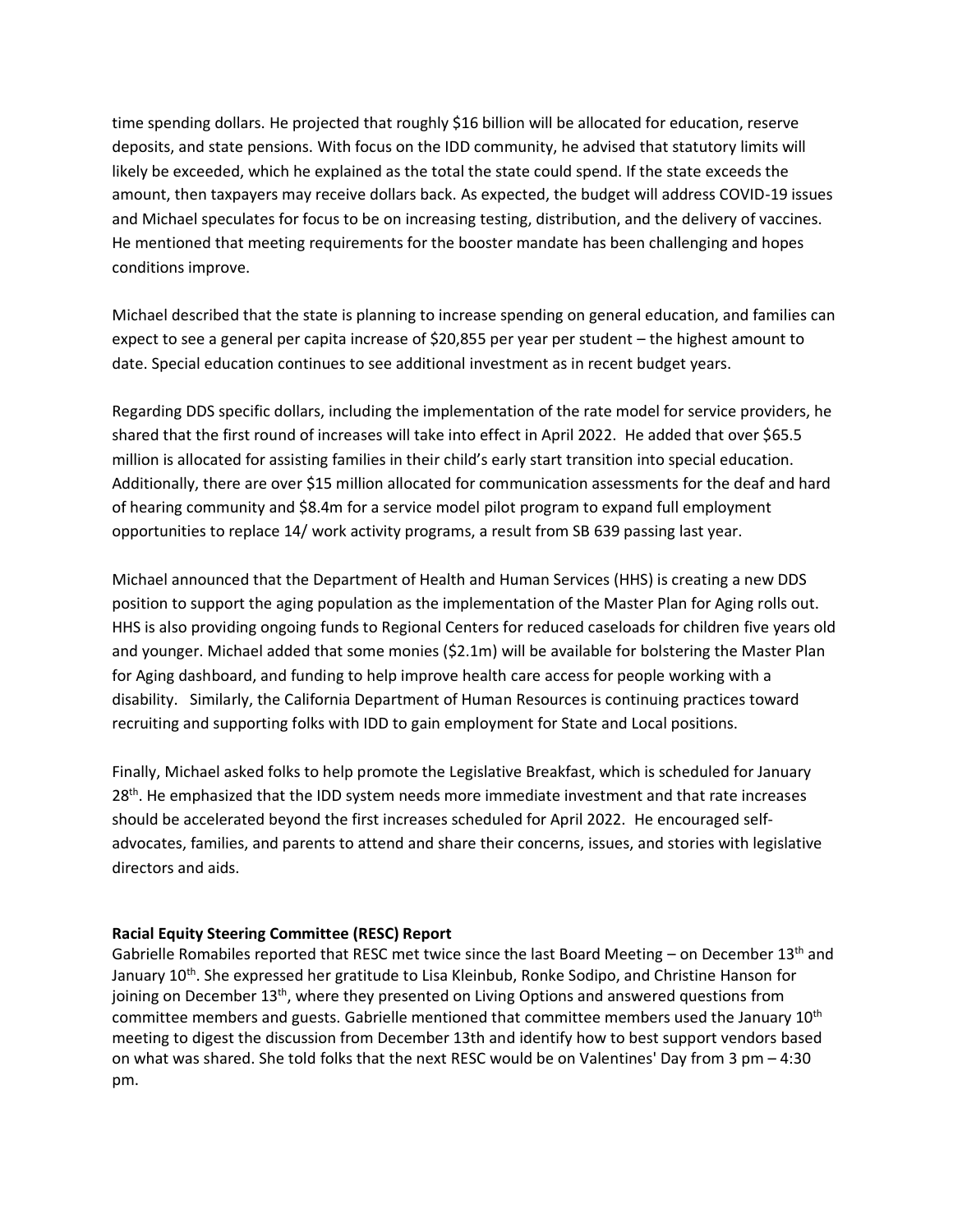Since the December Board meeting, the Asian American and Pacific Island (AAPI) workgroup met on December 14<sup>th</sup> and January 11<sup>th</sup>. During the December 14<sup>th</sup> meeting, the group discussed strategies for reaching monolingual AAPI consumers and families. They identified project proposals that included informational videos and resource guidebooks. That same meeting, the group was joined by Lisa and Ronke, who provided an overview of the regional center's new position, the Self-Determination and Participant Directed Services Specialist. She thanked Lisa and Ronke again for attending the AAPI meeting. Gabrielle explained that the group continued compiling resources for monolingual consumers during their meeting on January  $11<sup>th</sup>$ . The group also thought through the following topics: CalABLE, transition planning, RCEB basics, self-determination program, and other resources related to internet and technology access. She shared that the next AAPI meeting would be on February 5<sup>th</sup> from 10 am – 11 am.

Gabrielle reported that during the last Black Providers and Consumers Workgroup (BPCW) meeting on January 5<sup>th</sup>, the group debriefed the December 13<sup>th</sup> meeting. Additionally, Ben Chen went over the Living Options workshop, and the group discussed tentative project proposals. She concluded by announcing the next BPCW meeting date, which will be on February 23<sup>rd</sup> from 1 pm - 2 pm.

## **RCEB REPORT**

Lisa Kleinbub reported that one of RCEB's yearly requirements is to report on purchase service (POS) expenditures for the previous year, including language, ethnicity, diagnosis, and living arrangement. She added that RCEB would be scheduling meetings regarding POS expenditures in March, which folks can find on [RCEB's website](https://www.rceb.org/events/). She emphasized that the pandemic has skewed data for the fiscal years 2019 through 2021 and that there will be more authorizations due to how RCEB enters alternative service delivery into their system. Despite nuances in recent POS data, Lisa expressed that she's looking forward to hearing the community's thoughts on the data.

Echoing Michael's sentiments on the booster mandate, Lisa shared that it's been a challenge. She explained that all eligible RCEB staff are required to receive their booster by February 1st. Those that do not receive it will need to get tested weekly. Given the lack of available testing, Lisa will continue working through booster mandate challenges with her staff.

Lisa mentioned that RCEB is had been working on the health and safety requests. Authority had been given to Regional Center's Executive Director's for approval. As of January 2<sup>nd</sup>, regional centers will no longer be able approve health and safety requests, and service providers will need to go through Department of Developmental Services (DDS). When providers report concerns about staffing needs to RCEB, RCEB will email the process to make a request to DDS if they believe they may need to incur costs to fund staffing at higher rates. Lisa hopes that DDS will be flexible in reviewing requests, especially since the current surge has created a challenging landscape for service providers.

Lisa highlighted that regional centers are gathering rate implementation-related information for DDS and their consultant to help them compute rates that will begin implementation in April. Currently, RCEB is forming batches of providers and their current rates to gain a snapshot of their services and staffing level. Information gathered from service providers will be related to DSP level (i.e., behavioral technician, nurse, etc.), the percentage of their program within the community versus onsite, and more. Lisa urged selected providers to promptly reply to RCEB because responses will impact how rates are determined. She anticipates the process to be complicated and hopes to gather the information in February.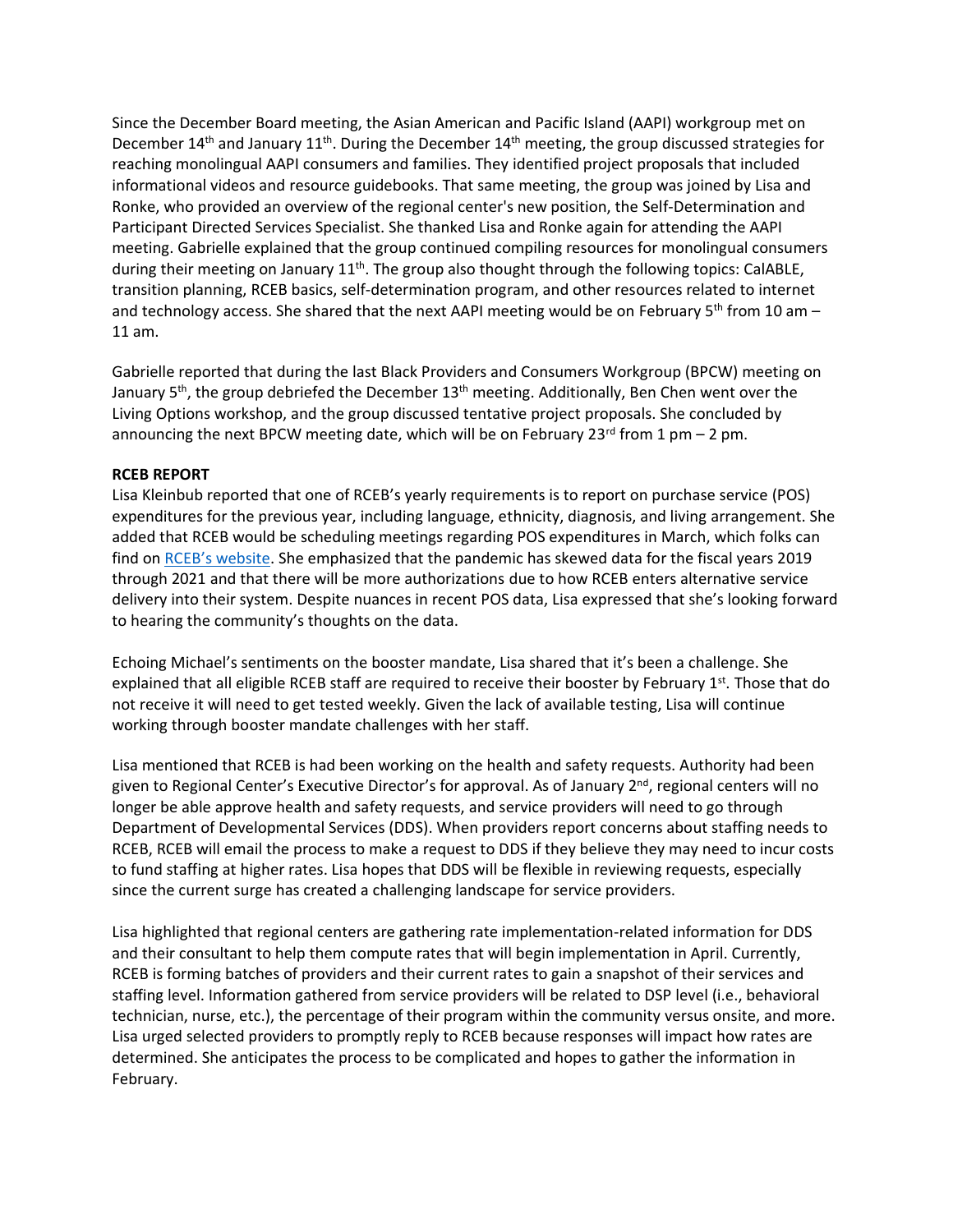Like Michael, Lisa focused on the state's budget, which will serve over 400,000 consumers. Effective in July, continued budget growth will help reduce regional center caseloads. She expressed her hope for funding to sustain service support rates. Lisa added that monies from the budget would continue the funding for caseloads of individuals with no or low POS. She made two assumptions based on the state's budget: increased service consumption when caseloads are lowered, and consumers will utilize social recreation services. Since social recreation services will roll out in July, Lisa asked providers interested in providing social recreation services to contact RCEB's Resource Development Department.

The budget surplus would also support case management in the early start and young children's programs, allowing RCEB to have one case manager for every 40 children. The 1:40 caseload would allow for more focus on IEP and transition planning. She shared her excitement in supporting children coming out of the pandemic. Within the budget, Lisa also mentioned that there is money for communication assessments for the deaf and hard of hearing population, which are specialized assessments.

She shared a lesser-known aspect of the budget – that there will be additional money for service providers who will be required to complete paperwork to be identified as medical providers. The paperwork includes items like listing service provider board members and having those individuals go through a second level of review, so Medicaid funds can be seen as directly to approve providers. She assured folks that the process isn't complicated but will need to happen soon. Finally, Lisa shared that there will be a proposal for universal healthcare by 2024, which extends to individuals that don't have legal paperwork. Currently, MediCal has been expanded to adults 60 and over in addition to people up to age 26. Lisa is happy about the healthcare proposal and looks forward to seeing it crystalize over the next five months.

### **HCEB REPORT**

Darin Lounds updated folks on the Avance apartments in Livermore, sharing that the application period closed in December. He reminded the group that the 44 units are for regional center consumers and that the majority are RCEB clients; however, some applications were outside the catchment area. Darin expects applicants to be contacted soon and that folks can move into Avance starting summer.

Darin shared that he's been attending meetings for the California Policy Center for Intellectual and Developmental Disabilities group, which focuses on increasing financial support and improving access to jobs, homes, and social networks for people with IDD. He shared that leadership for this group includes Senator Don Perata and a doctor from UC Davis' MIND Institute. Darin hopes to galvanize the group's support in his state-level advocacy to allocate approximately \$4 million to housing and community development.

Finally, he shared that the HCEB waitlists are open and directed folks to [HCEB's website](http://www.hceb.org/) (under 'Our Homes') to access the application.

### **PVAC REPORT**

Leslie Visbal shared that PVAC last met on December 10<sup>th</sup> and mentioned that PVAC is looking for someone to fill the role of Co-Chair. She concluded that the next PVAC meeting would be on January 14<sup>th</sup> from 9:30 am  $-$  11:30 am.